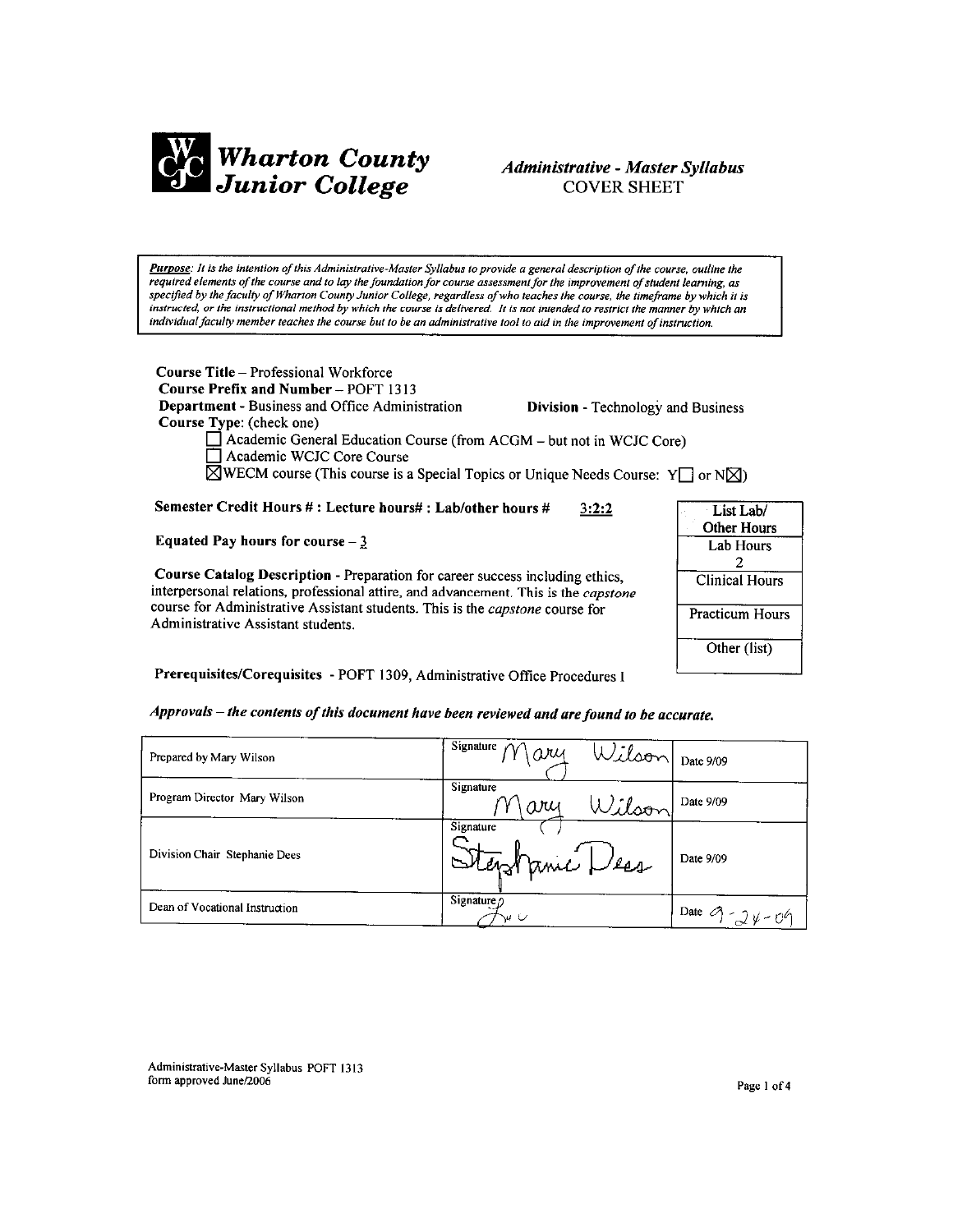

# *Administrative - Master Syllabus*  POFT 1313

**I. Topical Outline** – Each offering of this course must include the following topics (be sure to include information regarding lab, practicum, clinical or other non lecture instruction):

*Upon completion of this course, the student will succeed by:* 

- Developing a work ethic with good attendance, being punctual, and dependable.
- ♦ Developing skills to send, open, attach, and forward e-mail messages; creating and using distribution lists; creating folders; correctly using CC and BCC; creating a signature file.
- ♦ Creating a movie using Windows Movie Maker without explicit instructions.
- ♦ Completing assignments using various office equipments such as a copy, fax, and shredding machine.
- ♦ Making travel arrangements.
- ♦ Creating a travel expense voucher and travel itinerary.
- ♦ Developing correct telephone techniques and procedures.
- ♦ Dressing appropriately for the office.
- ♦ Furthering knowledge of their chosen field by interviewing office workers, tallying the class results to find out the current skills needed for the modern office worker, analyzing the results, writing a report, and writing a thank you letter.
- ♦ Following the Association of Records Management Administrators (ARMA) filing guidelines.
- ♦ Creating a personal letterhead to use for correspondence.
- ♦ Utilizing proper scheduling techniques for a variety of situations.
- ♦ Completing calendar appointments using an automated calendar such as Yahoo.
- ♦ Discussing how to overcome barriers to communication.
- ♦ Positively communicating with others.
- ♦ Correctly interpret body language.
- ♦ Discussing proper handling and processing of mail.
- ♦ Planning meetings and conferences.
- ♦ Preparing a resume, completing a job application, interviewing for a job, and creating a follow-up interview letter.
- Utilizing communication skills by critiquing and writing a report about their taped interview.
- ♦ Identifying associations available to office professionals.

#### **II. Course Learning Outcomes**

| <b>Course Learning Outcome</b>                                                                                                                                                      | <b>Method of Assessment</b>                                                                                      |
|-------------------------------------------------------------------------------------------------------------------------------------------------------------------------------------|------------------------------------------------------------------------------------------------------------------|
| The student will demonstrate ethics, professionalism,<br>verbal and written communication in an office<br>environment along with a basic knowledge of current<br>office management. | At least 90% of students will correctly answer at least<br>70% of the questions on a comprehensive written exam. |

### **III. Required Text(s), Optional Text(s) and/or Materials to be Supplied by Student.**

*Office Procedures for the 21<sup>st</sup> Century*, by S. Burton, and N. Shelton, Pearson Prentice Hall, 2008 (7<sup>th</sup> edition), ISBN: 0-13-230857-6

## **IV. Suggested Course Maximum** - 22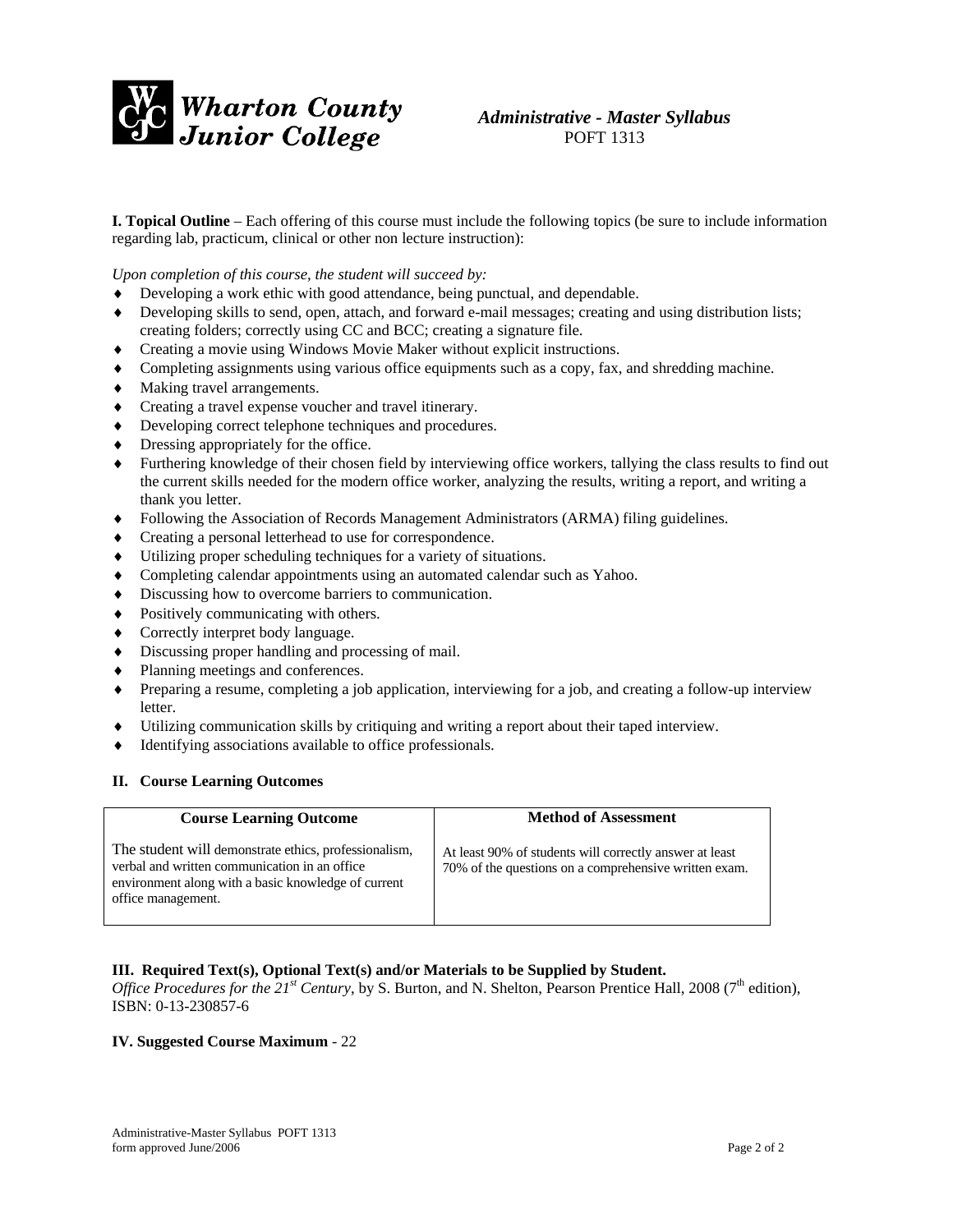**V. List any specific spatial or physical requirements beyond a typical classroom required to teach the course**. Microsoft Office 2007, HP LaserJet printer, and internet access.

## **VI. Course Requirements/Grading System – Describe any course specific requirements such as research papers or reading assignments and the generalized grading format for the course**

- 25% Textbook and Lecture Tests
- 40% Daily: (textbook assignments, e-mail assignments, Internet assignments, thank you letters, Filing Tests (each test counts 4 times), work habits, teamwork, enthusiasm, attitude, attendance, tardiness, pop tests, class participation, misc.)
- 10% Office Worker Interview Memo
- 10% Interview Critique Memo
- 15% Comprehensive Final exam

# *Office Procedures for the 21st Century*

- Ch 3 Preparing for your Job Search
- Ch 10 Scheduling Appointments and Receiving Visitors
- Ch 11 Making Travel Arrangements
- Ch 12 Planning Meetings and Conferences
- **Test 1**
- Ch 6 Building Communication Skills
- Ch 7 Processing Mail
- Ch 8 Records Management including ARMA filing rules
- Ch 14 Preparing to Meeting the Challenges

### **Test 2**

Using e-mail with distribution list, cc, bcc, and attachments

Job Search Information: application, resume, questions, illegal questions, possible questions that could be asked, questions the interviewee can ask, closing the interview.

Simulated Interviews that are on video

### **Comprehensive Final Exam**

Ch 3, 6, 7, 8, 10, 11, 12, 14, assignments, and lecture notes

**Interview Critique Memo**: Students polish their interviewing skills by completing a videotaped simulated interview, evaluating it (along with three classmates), and writing a research memo on the findings. The grade is based on how well the student can identify successful traits as well as problem areas rather than how well the student performed in the interview.

The memo will be scored based on the following rubric:

- 5 Introduction
- 25 Five Strong Points
- 25 Two Weak Areas
- 10 Illegal Question(s)
- 10 Outcome based upon interviewer
- 15 Recommendation
- 5 Spelling/Punctuation/Grammar
- 5 Appendix: Completed Interview Evaluation Forms
- 100 Total points